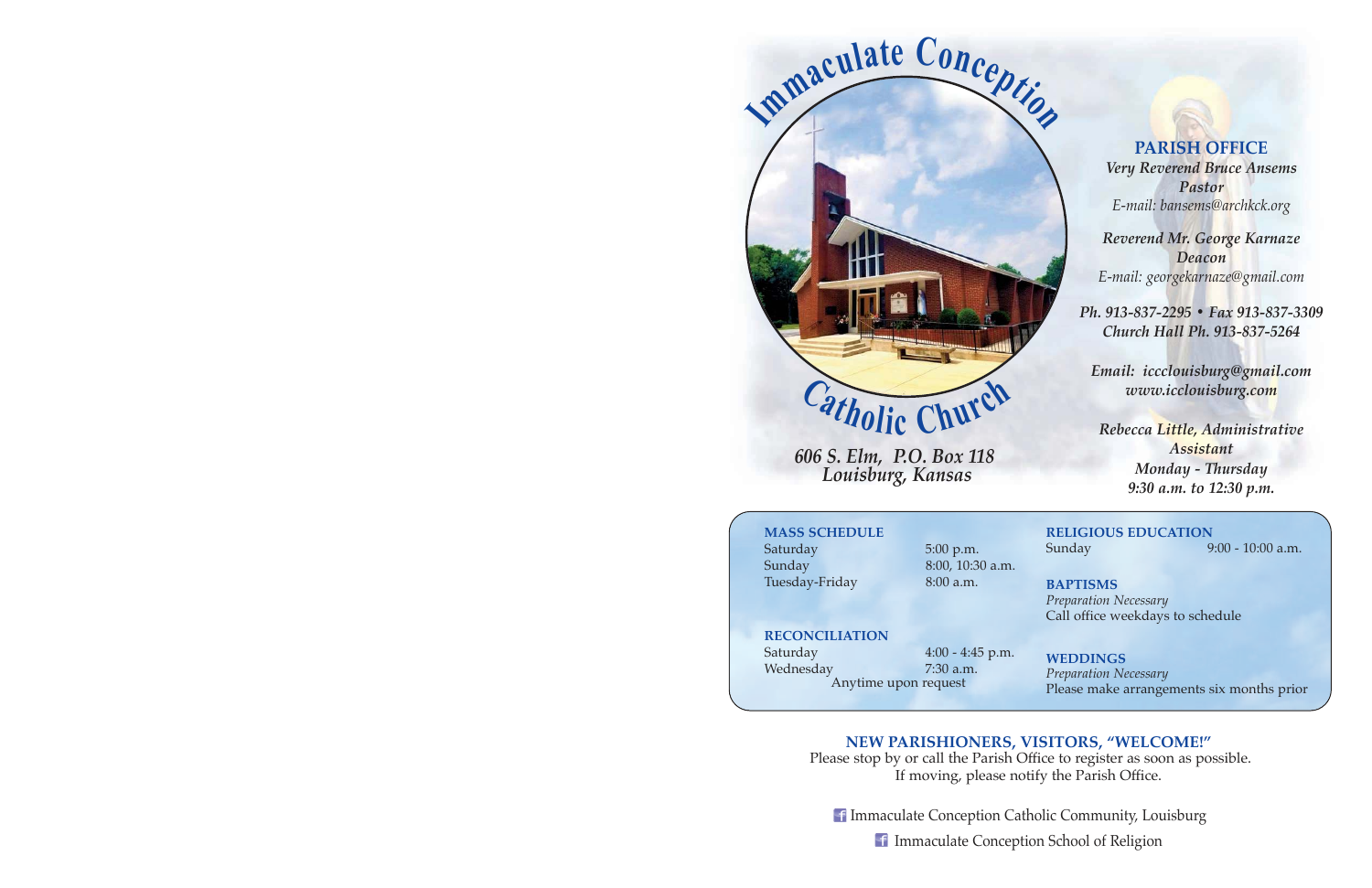

**Mon., December 6**<br>**8:00 a.m. No Mass or Comm** No Mass or Communion Service **Tues., December 7** *St. Ambrose* 8:00 a.m. Bob Roberts †<br>Wed., December 8 The Imm *Our Parish Dur Parish* 8:00 a.m.<br>6:00 p.m. Ted Ansems †<br>St. Juan Diego **Thur., December 9**<br>**8:00 a.m.** Betty Miller + **Fri., December 10** *Our Lady of Loreto* 8:00 a.m. John Hahn † **Sat., December 11** *Pope St. Damasus I* 5:00 p.m. Special Intentions for Healing **Sun., December 12**<br>8:00 a.m. **Our Parish** 10:30 a.m. John Hahn †

Confessions are heard in the Confessional located at the front of the church on the south side Wednesdays at 7:30 a.m. before the 8:00 a.m. Mass and Saturdays 4:00-4:45 p.m.

# $Please$   $\Gamma$ ray for  $\bigcup$ s

Vincent Ackerman, Richard Anderson, Mary Anderson, Steve Anderson, Msgr. Gary Applegate, John Bauer, Brenda Brice-Bishop, Roxanne Casaert, Helen Collins, Shirley Cook, Amelia Cox, James Fladung, Jameson Foland, Kelly Gerken, Brad Grandon, Phyllis Green, Raymond Grybos, Levi Hink, Fr. Tom Kearns, Joshua Konrade, Thomas Krumm, Jerry Lambertz, Larry Lee, Rob Lemke, Alfredo Martire, Dave Mehrtens, Gerald Meier, Loretta Miller, Cecilia Otter, Richard Pfannes, Chris Pottorff, Carolyn Powell, Travis Pretz, Debbie Robbins, Barbara Roberts, Fr. Rockers, Jim Seuferling, Charlene Smotherman, Mary Spielbusch, Debbie Thompson, Emily Venanzi, Ethan Workman, Jack York, Pat York, Ray and Alice Zeller.

**Contact the Parish Office to add/remove a name on the prayer list.**

#### Stewardship November 28, 2021

| <b>IVOIGHING LU, LUL I</b>  |            |
|-----------------------------|------------|
| <b>Regular Collection</b>   | \$2,971.00 |
| Capital Improvements        | \$230.00   |
| <b>FFT</b>                  | \$330.00   |
| Human Development           | \$30.00    |
| <b>Christmas Flowers</b>    | \$195.00   |
| <b>Religious Retirement</b> | \$100.00   |
|                             |            |

The parish offers **Electronic Funds Transfer (EFT)** for your stewardship contributions. You can choose monthly or every two weeks. Forms available in the Parish Office.

#### **Readings for the Week of December 5, 2021**

Monday, 12/6 Is 35: 1-10 / Ps 85 / Lk 5: 17-26 Tuesday, 12/7 Is 40: 1-11 / Ps 96 / Mt 18: 12-14 Wednesday, 12/8 Gn 3:9-15, 20/Ps 98/Ep 1:3-6, 11-12/Lk 1:26-38 Thursday, 12/9 Is 41: 13-20 / Ps 145 / Mt 11: 11-15 Friday, 12/10 Is 48: 17-19 / Ps 1 / Mt 11: 16-19 Saturday, 12/11 Sir 48: 1-4, 9-11 / Ps 80 / Mt 17: 9a, 10-13 Sunday, 12/12 Zep 3: 14-18a / ls 12 / Ph 4: 4-7 / Lk 3: 10-18

**Bulletin notices: iccclouisburg@gmail.com** 

# **Mass Ministries**

#### **December 4 – 5:00 p.m.**

**Servers** – Nate Capuro, Logan Stevens

**Lector** – Kerri Allen

**Greeters** – Linda and Bennie Rice

#### **December 5 – 8:00 a.m.**

**Servers** – Carson Baalmann, Kylie Baalmann **Lector** – Mark Goode **Greeters** – Julie and David Baalmann

**December 5 – 10:30 a.m.**

**Servers** – Gabe Goering, Hudsen Goering

**Lector** – Corinne Prettyman

**Greeters** – Holly and Brian Kuhlman

**Counters** – Cheryl Gray, Janie Prettyman, Karen Wood

#### **Immaculate Conception – December 8 – 6:00 p.m.**

**Servers** – TBD

**Lector** – John Maddock

**December 11 – 5:00 p.m.**

**Servers** – Colton Prettyman, Emma Prettyman **Lector** – Jim Hartsock

**Greeters** – Cynthia and John Maddock

#### **December 12 – 8:00 a.m.**

**Servers** – Abby Downs, Kenny Downs **Lector** – Kathy Vogel **Greeters** – Bruce Ewalt, Steve Spielbusch

**December 12 – 10:30 a.m.**

**Servers** – Megan Quinn, Michael McCorquodale **Lector** – Ashley Lemke

**Greeters** – Julie and Gordon Oakley

**Counters** – Becky Roberts, Deanell Wieland, Linda Rice

#### *The monthly schedule is also posted on the bulletin boards at the North and East entrances of the church.*

#### **UPCOMING EVENTS**

December 8, 8:00 a.m. – Immaculate Conception Mass December 8, 6:00 p.m. – Immaculate Conception Mass December 12, 9:00 a.m. – Baptism Prep Class, *Meeting Room*

**Return to Hope** – Due to the many stresses that we are all experiencing, know that there is always help available. NAMI, the National Alliance on Mental Illness, has a 24-hour helpline: 800-950-6264.

**Baptismal Preparation Class** ~ If you are in need of having your child baptized, contact the office to register for a baptismal preparation class. The next class will be offered next Sunday, December 12, at 9:00 a.m. in the church basement meeting room.

**Bulletin Submissions** – If you have something you would like to have put into the bulletin, please email your verbiage to the office no later than Monday evening. It will need to be approved by Fr. Bruce before printing. Also, keep in mind that holiday schedules usually mean we must submit our bulletins early to our publisher, in which case you will need to submit your bulletin insert the week prior to printing.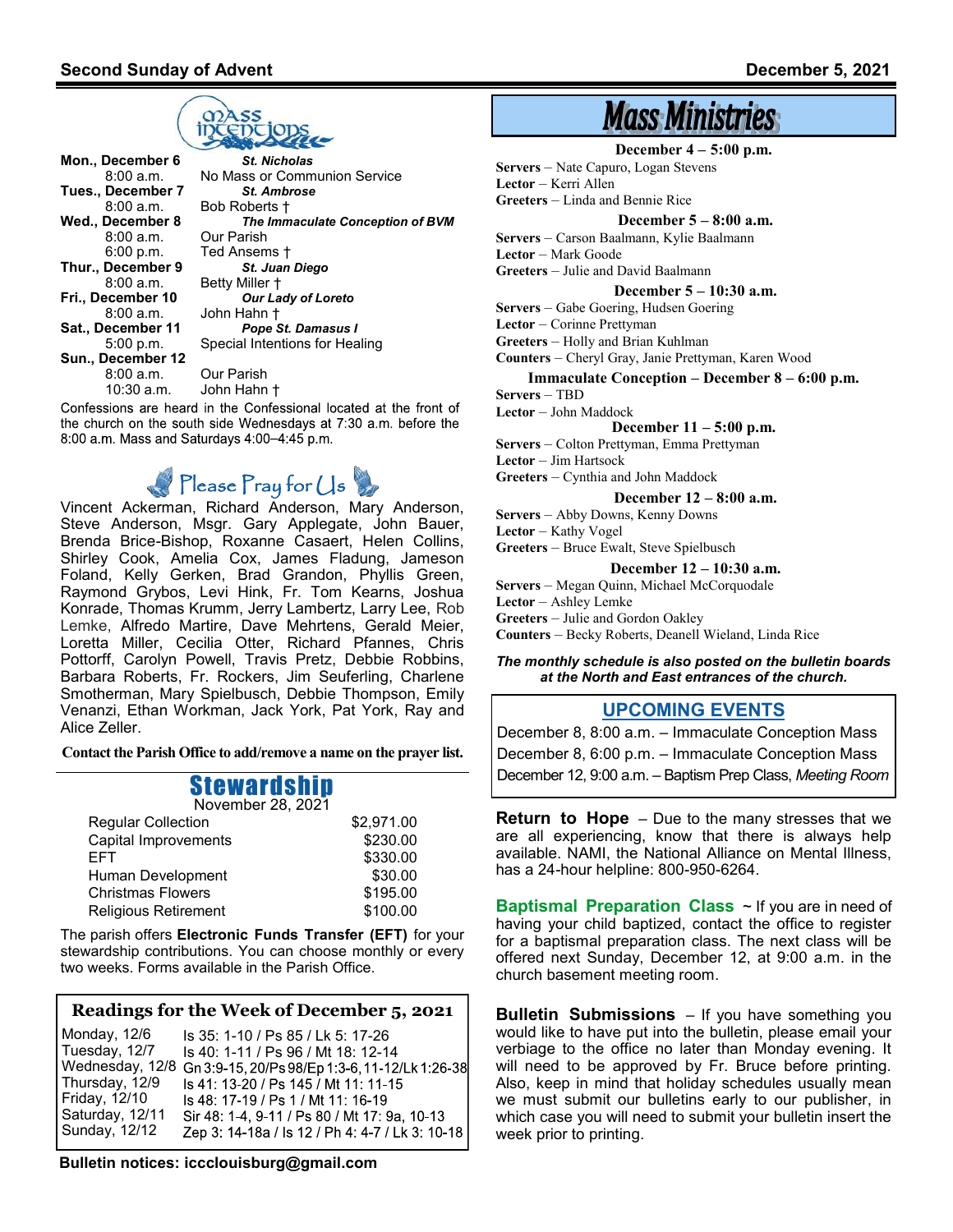# **Christmas and New Year's Mass Schedule**

**December 24 ~ Friday ~ Christmas Eve** 4:00 p.m., 6:00 p.m., 10:00 p.m. Masses

**December 25 ~ Saturday ~ Christmas Day** 8:00 a.m. Mass

*{NOTE: THERE IS NO SATURDAY 5:00 P.M. MASS ON CHRISTMAS DAY}*

**December 26 ~ Sunday ~ Feast of the Holy Family** 8:00 a.m. & 10:30 a.m. Masses

كمحركمحر

**December 31 ~ Friday ~ Vigil of Mary, Mother of God** 6:00 p.m. Mass

**January 1 ~ Saturday ~ Mary Mother of God** 8:00 a.m. Mass 5:00 p.m. Mass (Vigil for Sunday ~ Epiphany)

**January 2 ~ Sunday ~ Epiphany** 8:00 a.m. & 10:30 a.m. Masses

# **2021 Christmas Collection for Catholic Charities**

When we feed the hungry, take care of the sick, and welcome the stranger, we are also serving Jesus Himself. Your donation to the Christmas Day Collection will help Catholic Charities of Northeast Kansas provide programs and services to people in need throughout all 21 counties in our Archdiocese. An envelope is included in your December packet.

## **Website Changes**

Our parish website is back up and running! We had to change our domain and there is now a third "c" in our website address. If you have saved our website in your computer or phone, please update it to:

## **www.iccclouisburg.com**

# **Pray For Our Military**

A1C Ryan Asbury LCPL Michael Beals PFC Mitchel Conner Capt. Mark Edgar & Co. Capt. Erik C. Estenson, USN Alexis French L/CPL Seth Garner SGT Whitney Garner 2nd LT Isaak Giefer USAF E2 Coleman Griff 1SG, Jeremiah Krumm USA CW3 Tim McDermed USA Seth Miller SPC Cody Richardson Molly Rison USN Matthew Rison USN

2nd LT Joseph Sladek USAF E1 Levi Smith LCDR Katrina Stegner SPC Richard Stouder LT Col Neilson Wahab AMN Cheyenne Williams AMN Stone Williams LT. Ali Zalekian, USN SSG Matthew Zeller

Thank you for your service to our nation! May God bless you!



**Bulletin notices: iccclouisburg@gmail.com** 

**Feast of the Immaculate Conception** – We celebrate the Solemnity of the Immaculate Conception of the Blessed Virgin Mary on Wednesday, December 8, at 8:00 a.m. and 6:00 p.m.

In this feast, we celebrate Mary's conception free from the stain of Original Sin, and we recognize that Mary's life began at the moment she was conceived in the womb of St. Anne. So, too, does every human life begin at the moment of conception, lovingly knit together by God the Father.

#### *PLEASE NOTE: This is a Holy Day of Obligation and our parish's feast day.*

**Grief Group Christmas Gathering** – The Grief Group invites you to join them on December 13, 6:30 p.m., at Timbercreek Restaurant to celebrate Jesus' birthday. All are welcome – come as you are! Individual tickets will be provided. RSVP: Kathy Vogel, 630-249-7309, text or call.

#### **The 2022 Catholic Calendars Are Here!**

The 2022 calendars highlight the Way of the Cross and the work of Catholic Extension. We thank **Dengel & Son Mortuary**

who again provided them to the parish free of charge.



As hectic as this season can be, it

is so important to take time to slow down and reflect on the coming of Jesus.

*The Word Among Us* **Advent books** are available at the entrances to the church for you to take home and reflect on the daily readings and reflections.

A favorite resource to use with children is on **Formed**. Each day, a cartoon version of Brother Francis explains why we celebrate advent. The episodes are 3–5 minutes long and include meditations, prayers, and an activity. It's a wonderful way to help teach your children about this season of waiting, and you might learn something new, too! If you have not yet signed up for a free account, it's easy! Go to <u>www.formed.org</u>, click on "I Belong to a Parish," enter zip code 66053, and enter your email address and start watching!

#### ----------------------------------**New to the parish? Welcome! Please Register.**

Please fill out or call the office, 913-837-2295.

Last Name \_\_\_\_\_\_\_\_\_\_\_\_\_\_\_\_\_\_\_\_\_\_\_\_\_\_\_\_\_\_\_\_\_\_\_\_

First Name

Home Phone \_\_\_\_\_\_\_\_\_\_\_\_\_\_\_\_\_\_\_\_\_\_Cell

Address\_\_\_\_\_\_\_\_\_\_\_\_\_\_\_\_\_\_\_\_\_\_\_\_\_\_\_\_\_\_\_\_\_\_\_\_\_\_

Email Address\_\_\_\_\_\_\_\_\_\_\_\_\_\_\_\_\_\_\_\_\_\_\_\_\_\_\_\_\_\_\_\_\_

**Complete registration materials will be e(mailed).**